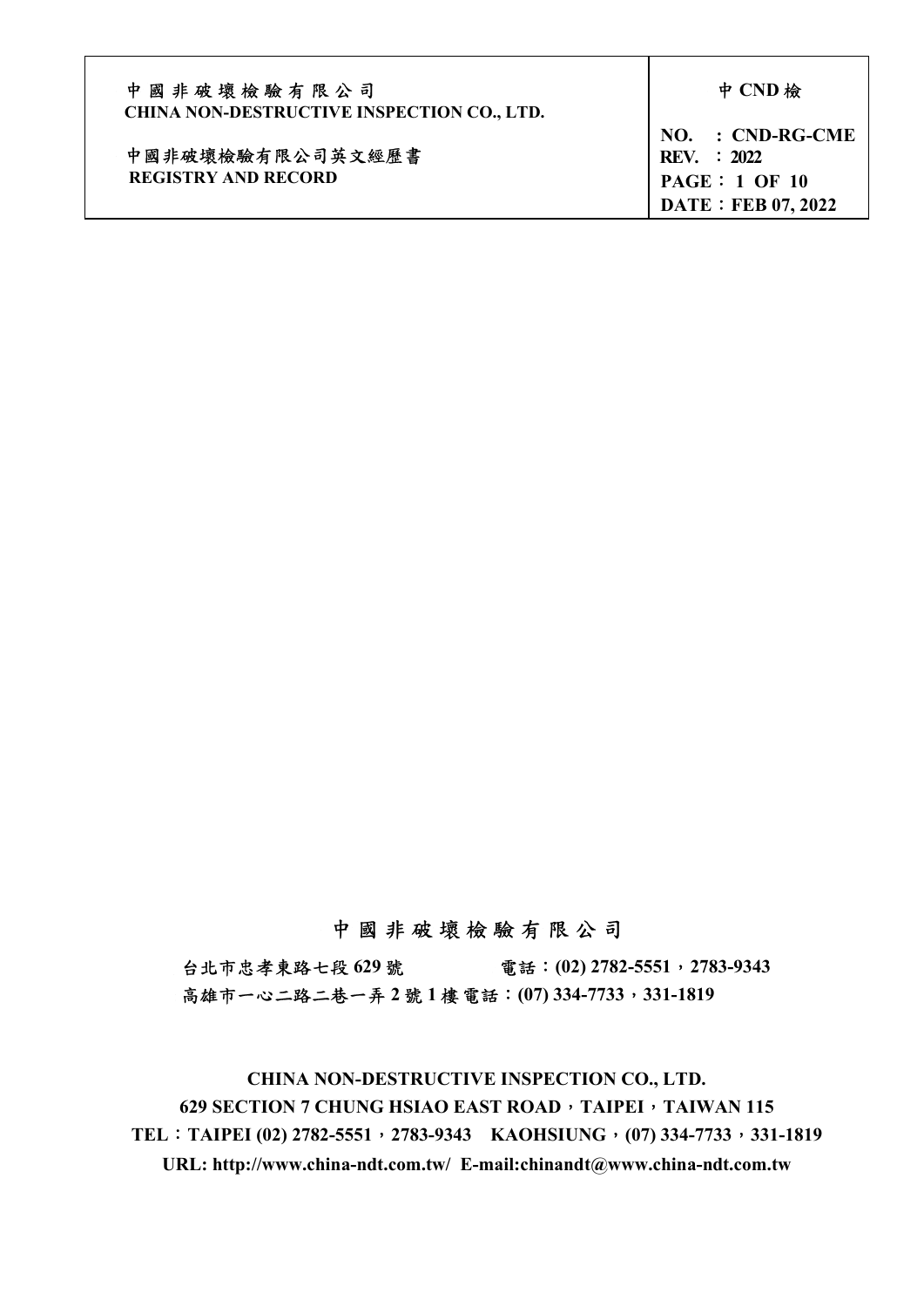| 中國非破壞檢驗有限公司<br><b>CHINA NON-DESTRUCTIVE INSPECTION CO., LTD.</b> | 中 CND 檢                                                                         |
|------------------------------------------------------------------|---------------------------------------------------------------------------------|
| 中國非破壞檢驗有限公司英文經歷書<br><b>REGISTRY AND RECORD</b>                   | $NO. : CND-RG-CME$<br>REV. : 2022<br>PAGE: 2 OF 10<br><b>DATE: FEB 07, 2022</b> |

- 1. COMPANY NAME: CHINA NON-DESTRUCTIVE INSPECTION CO., LTD.
- 2. CAPITAL: NT\$ 12,000,000.00 (US\$450,000.00)
- 3. ESTABLISHED: APR 12, 1970

| 4. | <b>BOARD OF DIRECTORS :</b>       |                     |
|----|-----------------------------------|---------------------|
|    | <b>PRESIDENT</b>                  | 陳國興 CHEN, GWOSHENG  |
|    | <b>TAIPEI-PROJECT MANAGER</b>     | 簡志桐 JEAN, JYH-TORNG |
|    |                                   | 陳致霖 CHEN, JYH-LIN   |
|    | <b>KAOHSIUNG- PROJECT MANAGER</b> | 葉 豐徳 YEH, FENG-TE   |
|    |                                   | 石豐銘 SHYR, FENG-MING |

5. LOCATIONS:

TAIPEI OFFICE:

 629 SECTION 7 CHUNG HSIAO EAST ROAD, TAIPEI, TAIWAN 11561 TEL: TAIPEI +886-2-2782-5551, 2783-9343 FAX: +886-2-2782-9706

KAOHSIUNG OFFICE:

 FL. 1 NO. 2 ALY. 1 LN. 2 I-HSING SECOND ROAD, KAOHSIUNG, TAIWAN 80658 TEL: KAOHSIUNG +886-7-334-7733, 331-1819 FAX: +886-7-331-1138

- 6. BANKS: TAIPEI FUBON BANK, NAN-KONG BRANCH
- 7. SCOPE OF BUSINESS:
	- (1) UT:ULTRASONIC FLAW DETECTION
	- (2) UM:ULTRASONIC THICKNESS MEASUREMENT
	- (3) MT: MAGNETIC PARTICLE CRACK DETECTION
	- (4) PT:LIQUID PENETRANT INSPECTION
	- (5) LT:HOLIDAY DETECTION (PIN HOLE DETECTION)
	- (6) LT:LEAK TESTS OF VACUUM BOX
	- (7) VT:VISUAL INSPECTION)
	- (8) CM:COATING THICKNESS MEASUREMENT
	- (9) HM: HARDNESS MEASUREMENT
	- (10) NDT:STEEL STRUCTURE NDT SERVICE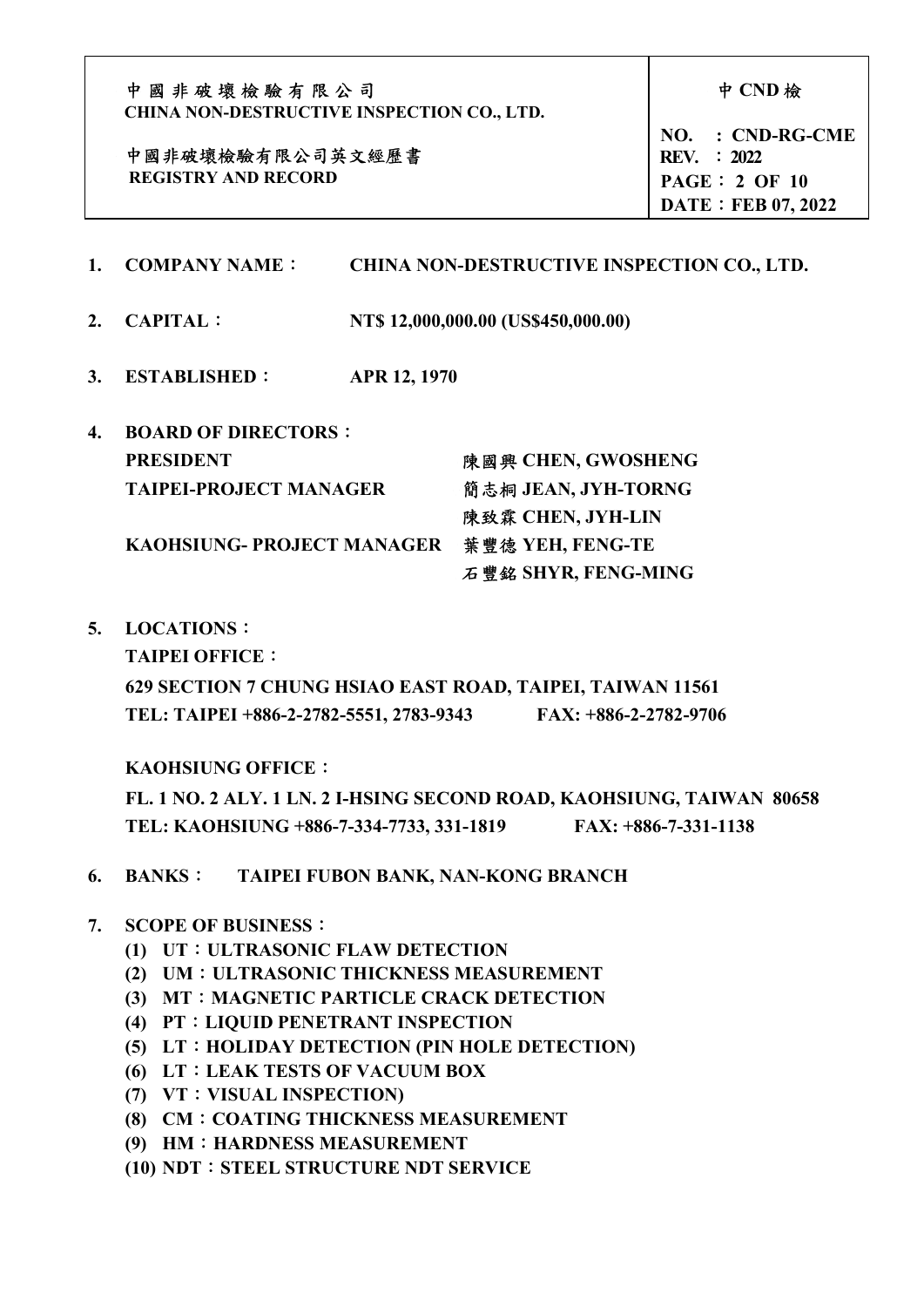| 中國非破壞檢驗有限公司                                       | 中 CND 檢            |
|---------------------------------------------------|--------------------|
| <b>CHINA NON-DESTRUCTIVE INSPECTION CO., LTD.</b> |                    |
|                                                   | $NO. : CND-RG$     |
| 中國非破壞檢驗有限公司英文經歷書                                  | <b>REV.</b> : 2022 |

REGISTRY AND RECORD

 $-CME$ PAGE: 3 OF 10 DATE: FEB 07, 2022

 $\overline{\phantom{a}}$ 

# 8. PERSONAL CONSTITUTION:

| <b>LOCATION</b>  | <b>TAIPEI</b> | <b>KAOHSIUNG   TOTAL</b> |  |
|------------------|---------------|--------------------------|--|
| <b>PRESIDENT</b> |               |                          |  |
| <b>CLERK</b>     |               |                          |  |
| <b>INSPECTOR</b> |               |                          |  |

| CERTIFICATE/LOCATION                                    | <b>TAIPEI</b> | <b>KAOHSIUNG   TOTAL</b> |  |
|---------------------------------------------------------|---------------|--------------------------|--|
| <b>LABOR'S SAFETY AND</b><br><b>HYGIENCE CONTROLLER</b> |               |                          |  |

| <b>NDT METHOD</b>                                                                |  | МT | PТ |  | ET |
|----------------------------------------------------------------------------------|--|----|----|--|----|
| <b>SNTCT</b> LEVEL III                                                           |  |    |    |  |    |
| SNTCT LEVEL II                                                                   |  |    | 24 |  |    |
| SNTCT LEVEL I                                                                    |  |    |    |  |    |
| <b>SNTCT</b> . The Seciety of Nondestructive Testing and Cortification of Toiwen |  |    |    |  |    |

SNTCT: The Society of Nondestructive Testing and Certification of Taiwan

| <b>CERTIFIED WELDING</b><br><b>INSPECTOR</b>   | <b>TAIPEI</b> | <b>KAOHSIUNG</b>                               | <b>TOTAL</b> |  |
|------------------------------------------------|---------------|------------------------------------------------|--------------|--|
| <b>AWS CWI</b>                                 |               |                                                | 10           |  |
| <b>TWS TCWI</b>                                |               |                                                |              |  |
| <b>IIW IWE</b>                                 |               |                                                |              |  |
| <b>IIW IWT</b>                                 |               |                                                |              |  |
| <b>AWS: American Welding Society</b>           |               | <b>CWI: Certification of Welding Inspector</b> |              |  |
| <b>TWS: Taiwan Welding Society</b>             |               | <b>CWI: Certification of Welding Inspector</b> |              |  |
| <b>IIW:</b> International Institute of Welding |               | <b>IWE: International Welding Engineer</b>     |              |  |
|                                                |               | <b>IWT: International Welding Technologist</b> |              |  |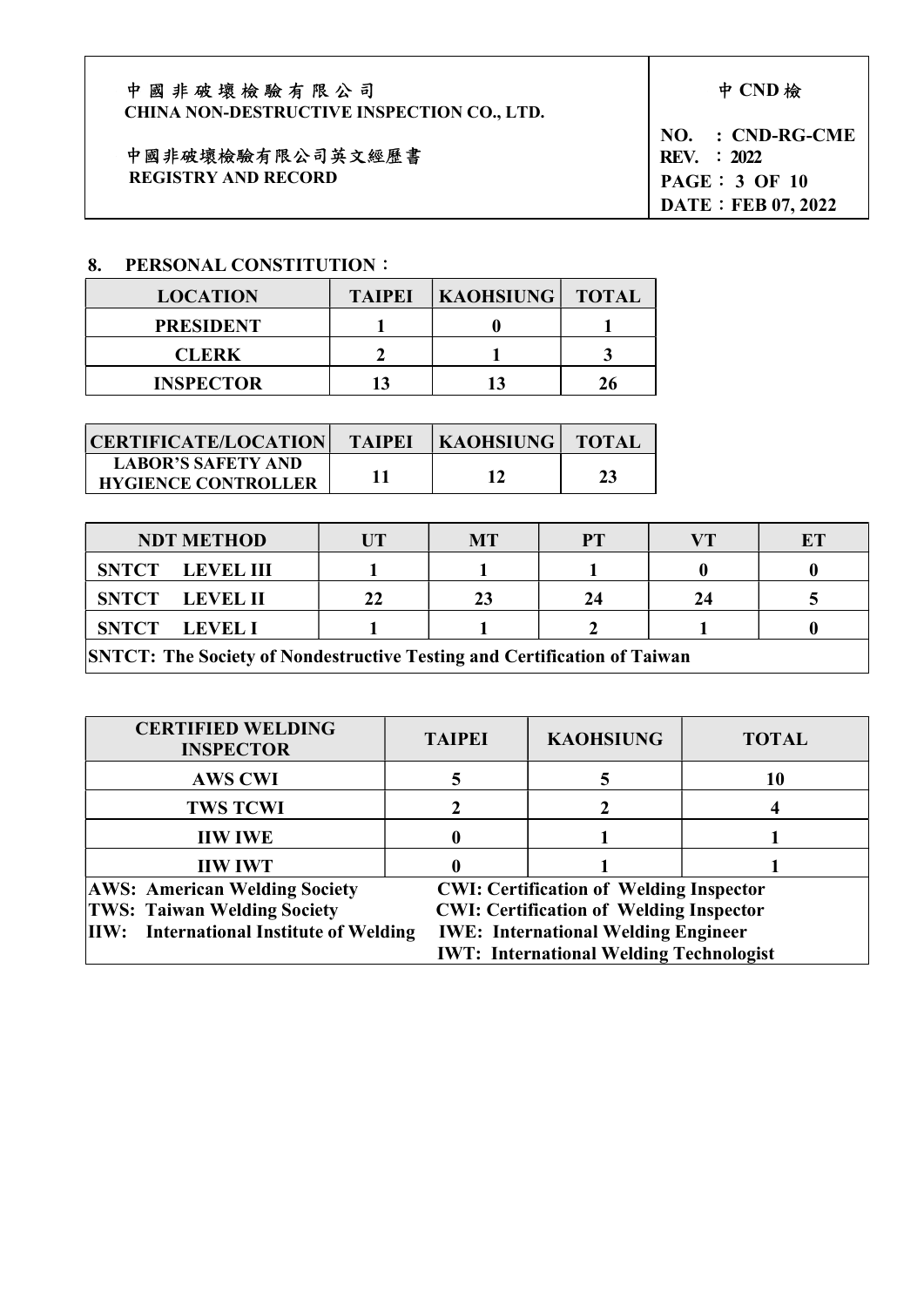| 中國非破壞檢驗有限公司<br><b>CHINA NON-DESTRUCTIVE INSPECTION CO., LTD.</b> | 中 CND 檢                           |
|------------------------------------------------------------------|-----------------------------------|
| 中國非破壞檢驗有限公司英文經歷書                                                 | $NO. : CND-RG-CME$<br>REV. : 2022 |
| <b>REGISTRY AND RECORD</b>                                       | PAGE: 4 OF 10                     |
|                                                                  | <b>DATE: FEB 07, 2022</b>         |

## 9. ORGANIZATION CHART:

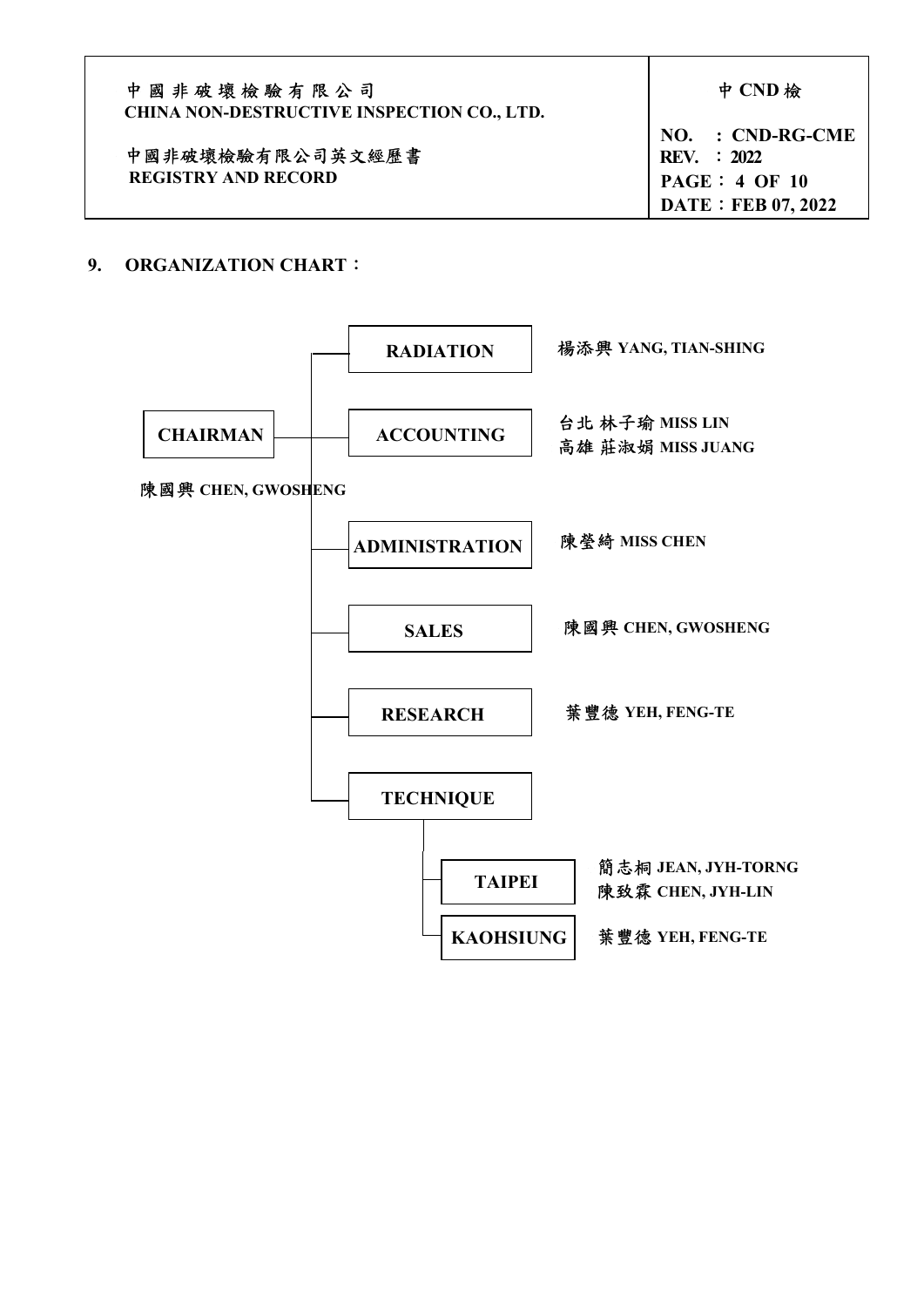| 中國非破壞檢驗有限公司<br><b>CHINA NON-DESTRUCTIVE INSPECTION CO., LTD.</b> | 中 CND 檢                           |
|------------------------------------------------------------------|-----------------------------------|
| 中國非破壞檢驗有限公司英文經歷書                                                 | $NO. : CND-RG-CME$<br>REV. : 2022 |
| <b>REGISTRY AND RECORD</b>                                       | PAGE: 5 OF 10                     |
|                                                                  | <b>DATE: FEB 07, 2022</b>         |

 $\mathbf{I}$ 

# 10. NON-DESTRUCTIVE EQUIPMENT:

| UT EQUIPMENT                     | <b>DESCRIPTION</b>                                              | <b>QUANTITY</b> |
|----------------------------------|-----------------------------------------------------------------|-----------------|
| <b>IULTRASONIC FLAW DETECTOR</b> | <b>GERMANY KRAUTKRAMER MODEL: USN 58L</b>                       |                 |
| <b>ULTRASONIC FLAW DETECTOR</b>  | <b>US GE MODEL: USM-Go</b>                                      | 20              |
| <b>PHASE ARRAY</b>               | <b>US GE-PHASE ARRAY- phasor XS</b>                             |                 |
| <b>ULTRASONIC PROBE</b>          | JAPAN MITSUBISHI, KGK, GERMANY K.K.                             | 350             |
| <b>STANDARD BLOCK</b>            | STB-A1, STB-A2, STB-A3, STB-G, STB-N1                           | 40              |
| <b>REFERENCE BLOCK</b>           | <b>CNS, AWS, JIS, ASME, BS REFERENCE BLOCKS</b>                 | 40              |
| <b>REFERENCE BLOCK</b>           | <b>JAPAN RB-T, RB-D</b>                                         |                 |
| MULTI-STEP BLOCK                 | TAIWAN CS Al Ti Cu Duplex Inconel<br>SS304 SS304L SS316L SS317L | 10              |

| <b>MT EQUIPMENT</b>                    | <b>DESCRIPTION</b>                                                            | <b>OUANTITY</b>  |
|----------------------------------------|-------------------------------------------------------------------------------|------------------|
| PERMANENT MAGNET                       | <b>US PARKER, MODEL: PM-50</b>                                                | 10               |
| <b>MAGNETIC YOKE KIT</b>               | <b>JAPAN NIKKEN, MODEL: N-2Y</b>                                              | 20               |
| <b>AC COIL</b>                         | <b>US MAGNAFLUX, MODEL L-10</b>                                               | $\boldsymbol{2}$ |
| <b>BLACK LIGHT</b>                     | <b>JAPAN NIHON YUKEN, MODEL: SL-120</b><br><b>JAPAN NIKKEN, MODEL: BS-101</b> | 10               |
| <b>LED BLACK LIGHT</b>                 | US SPECTROLIN, UV-365MHC                                                      | 4                |
| <b>DIGITAL RADIOMETERS</b>             | US SPECTRONICS, MODEL:XRP-3000                                                | $\overline{2}$   |
| <b>FIELD INDICATOR</b>                 | <b>US MAGTEST DETEK</b>                                                       | 25               |
| ARTIFICIAL FLAW SHIMS US MAGNAFLUX QQI |                                                                               | 20               |
| <b>CENTRIFUGE TUBE</b>                 | <b>US MAGNAFLUX</b>                                                           | 6                |
| POCKET FIELD INDICATOR  US MAGNAFLUX   |                                                                               | 4                |
| <b>WEIGHT LIFT TEST BAR</b>            | <b>US PARKER, MODEL: TB-10</b>                                                | $\overline{2}$   |
| WEIGHT LIFT/DEFECT TEST BAR            | <b>US PARKER, MODEL: TB-10</b>                                                | 3                |
| Generic Field Indicator                | <b>US MAGNAFLUX</b>                                                           | 5                |
| <b>FLUORESCENT MAGNETIC BATH</b>       | US MAGNAFLUX, 14AM, 7HF                                                       | 24 cans          |
| <b>DRY GRAY POWDER</b>                 | US MAGNAFLUX NO.1 PARKER GP5-50                                               | 10 lb.           |
| <b>DRY RED POWDER</b>                  | <b>US MAGNAFLUX 8A TIEDE 611.04</b>                                           | 45 lb.           |

| <b>PT EQUIPMENT</b>   | <b>DESCRIPTION</b>                        | <b>QUANTITY</b> |
|-----------------------|-------------------------------------------|-----------------|
| <b>DYE PENETRANTS</b> | US MAGNAFLUX, SKL-SP1, SKD-S2, SKC-S      | 96 cans         |
| <b>DYE PENETRANTS</b> | <b>US MET-L-CHECK, VP-30, D-70, E-59A</b> | 96 cans         |
| <b>FLUORESCENT</b>    | <b>US MET-L-CHECK, FP-923</b>             | 6 cans          |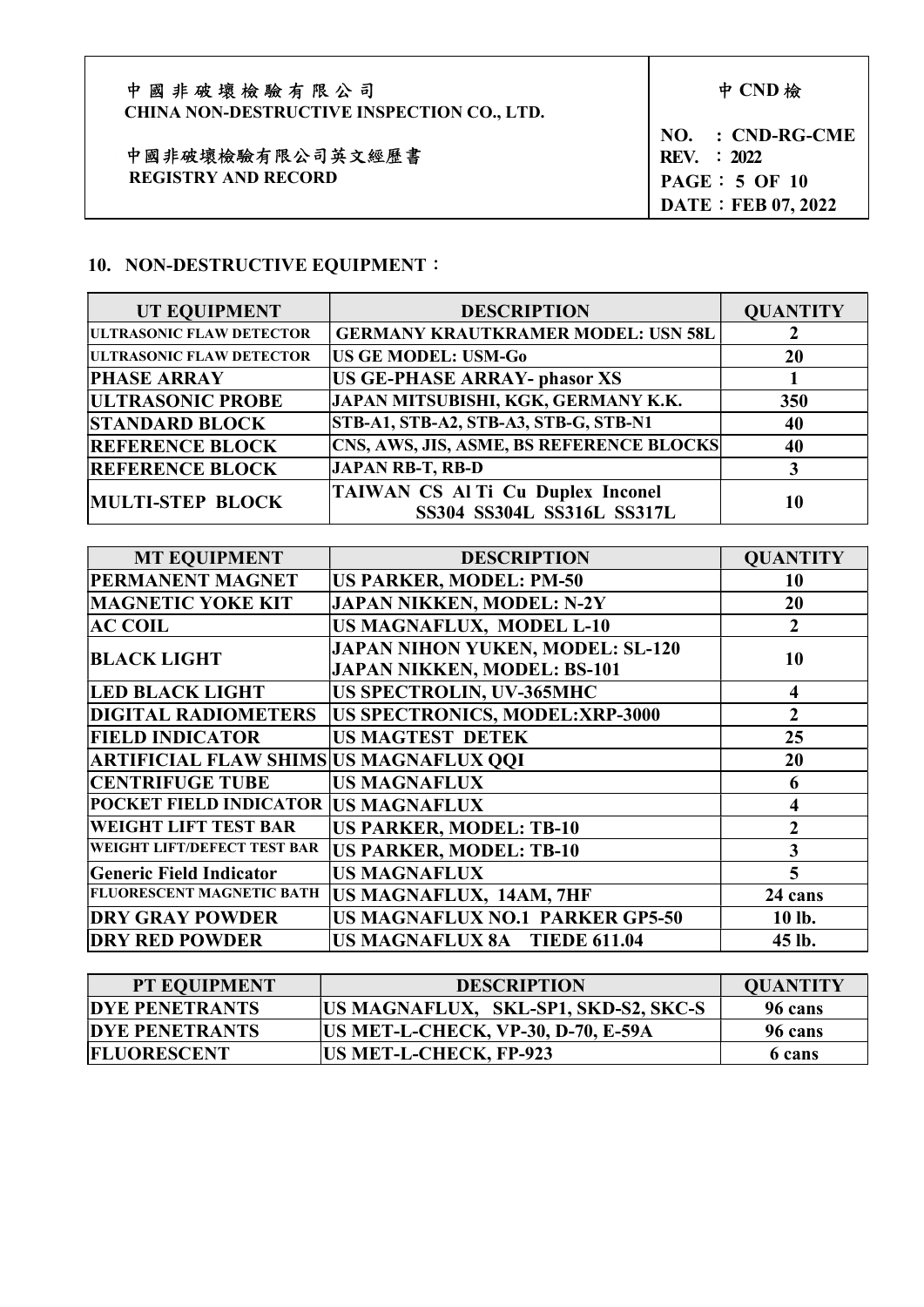| 中國非破壞檢驗有限公司                                       |  |
|---------------------------------------------------|--|
| <b>CHINA NON-DESTRUCTIVE INSPECTION CO., LTD.</b> |  |

 中國非破壞檢驗有限公司英文經歷書 REGISTRY AND RECORD

NO. : CND-RG-CME REV. : 2022 PAGE: 6 OF 10 DATE: FEB 07, 2022

| <b>OT EQUIPMENT</b> | <b>DESCRIPTION</b>                                                  | <b>QUANTITY</b> |
|---------------------|---------------------------------------------------------------------|-----------------|
|                     | PINHOLE AND HOLIDAY JAPAN SANKO, MODEL: TRC-100A, 5 - 23 KV 1 mm UP |                 |
| <b>DETECTOR</b>     | JAPAN SANKO, MODEL: TRC-110A, $5-23$ KV 1 mm UP                     |                 |

| LT EWUIPMENT                  | <b>DESCRIPTION</b>                  | <b>QUANTITY</b> |
|-------------------------------|-------------------------------------|-----------------|
| <b>VACUUM PUMP</b>            | US JB, MODEL: PLATINUM DV-200N      |                 |
| <b>VACUUM BOX (BUTT WELD)</b> | TAIWAN MODEL: FL, $632\times162$ mm |                 |
| <b>VACUUM BOX (FILLET</b>     | TAIWAN MODLE: CMS, 482×162 mm       |                 |
| <b>WELD</b>                   |                                     |                 |

| <b>VT EQUIPMENT</b>      | <b>DESCRIPTION</b>                   | <b>OUANTITY</b> |
|--------------------------|--------------------------------------|-----------------|
| <b>TOOL KIT</b>          | <b>AWS INSPECTION TOOL KIT</b>       |                 |
| <b>GAUGE</b>             | <b>G.A.L. BRIDGE CAM GAUGE</b>       | 20              |
| <b>MAGNIFIER</b>         | <b>JAPAN FLASH MAGNIFIER</b>         |                 |
| <b>INSPECTION MIRROR</b> | HTE-2LT, HTS-2LT                     | 10              |
| <b>BORESCOPE</b>         | <b>JAPAN 50cm STRAIGHT BORESCOPE</b> |                 |

| <b>COATING TESTER</b>           | <b>DESCRIPTION</b>                                   | <b>OUANTITY</b> |
|---------------------------------|------------------------------------------------------|-----------------|
| <b>COATING THICKNESS TESTER</b> | JAPAN KETT, MODEL: LE-300, Thickness: 1,500 µm       |                 |
| <b>COATING THICKNESS TESTER</b> | <b>BS</b> elcometer- Model: 456, Thickness: 5,000 µm |                 |

| <b>Hardness Measuring Equipment</b> | <b>DESCRIPTION</b>                                                                             | <b>QUANTITY</b> |
|-------------------------------------|------------------------------------------------------------------------------------------------|-----------------|
| <b>HARDNESS TESTER</b>              | <b>GERMANY K.K., DynaMIC DL TESTER</b><br><b>GERMANY K.K., Dyna D 34248 1515 Impact Device</b> |                 |

# 11. LABORATORY ACCREDITATION AND REGISTER OF OWNER:

| 02/01/1996 ISO/IEC 17025: 2005, 2017 LABORATORY ACCREDITATION             |
|---------------------------------------------------------------------------|
| <b>ACCREDITATION NO: 0226</b>                                             |
| CERTIFICATE NO : $L$ 0226-200114                                          |
| <b>ACCREDITED BY: TAIWAN ACCREDITATION FOUNDATION</b>                     |
| <b>DATE ISSUED: 02/01/1996</b>                                            |
| DATE EXPIRED: 01/31/1999, 01/31/2002, 01/31/2005, 01/31/2008, 01/31/2011, |
| 01/31/2014, 01/31/2017, 01/31/2020, 01/31/2023                            |

中 CND 檢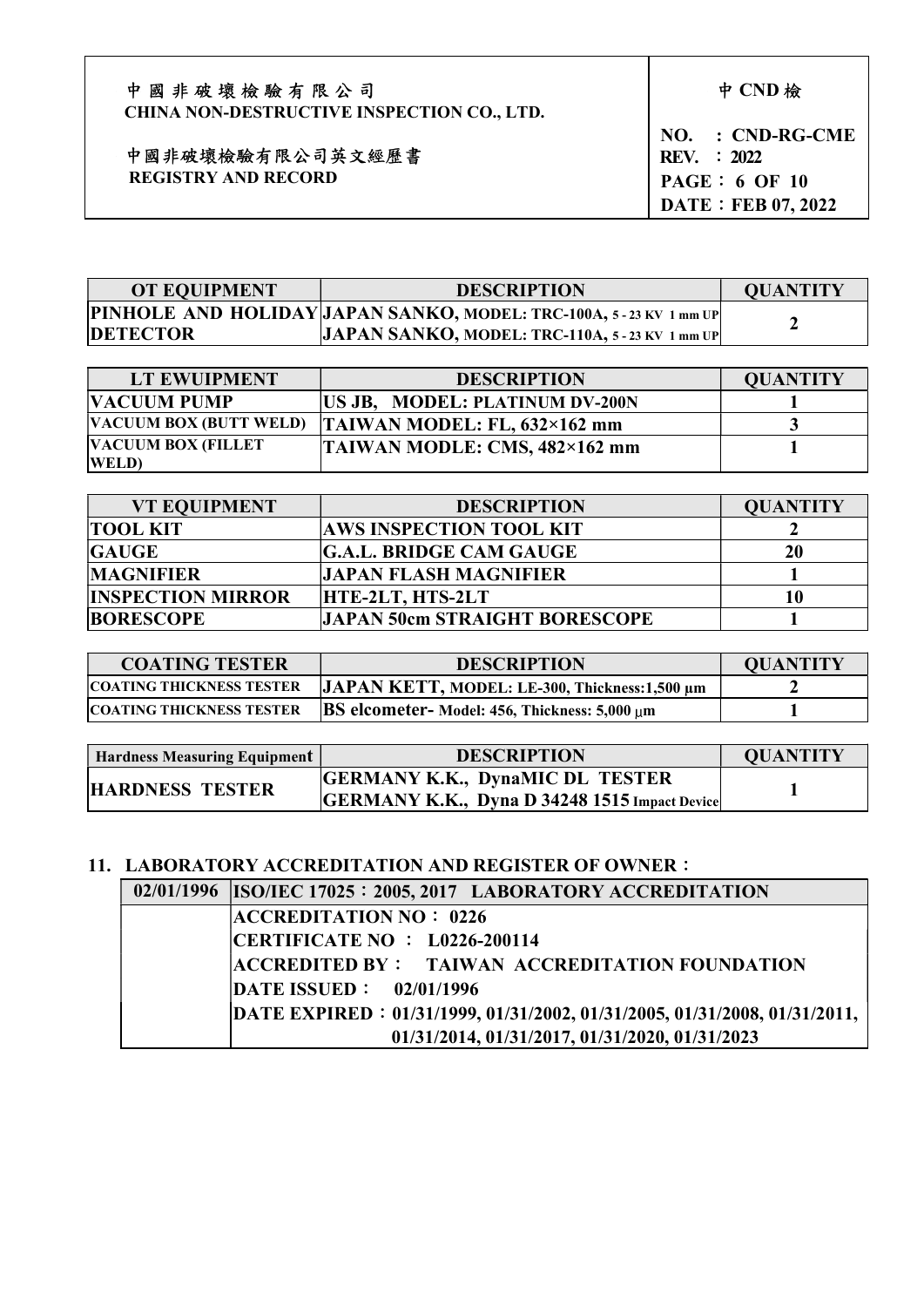| 中國非破壞檢驗有限公司                                       |  |
|---------------------------------------------------|--|
| <b>CHINA NON-DESTRUCTIVE INSPECTION CO., LTD.</b> |  |

中 CND 檢

#### 中國非破壞檢驗有限公司英文經歷書 REGISTRY AND RECORD

NO. : CND-RG-CME REV. : 2022 PAGE: 7 OF 10 DATE: FEB 07, 2022

## 12. MAIN RECORD:

## RADIOGRAPHIC INSPECTION:(X-RAY & GAMMA-RAY RADIOGRAPHY)

- (1) 5,000 TONS AMMONIA STORAGE TANK
- (2) 300,000 KW STEAM POWER STATION
- (3) 100,000 TONS SHIPS
- (4) 400 TONS VCM STORAGE SPHERE
- (5) HIGH PRESSURE VESSELS, BOILERS & TUBES
- (6) 150 TONS PER DAY METHANOL PLANT
- (7) 50,000 TONS OIL STORAGE TANK & OIL PIPES
- (8) 40,000 KW RESEARCH REACTOR
- (9) 560,000 KW NUCLEAR REACTOR (PCV ONLY)
- (10) GAS PIPE LINES
- (11) 2,000 KL SPHERICAL TANK (ETHYLENE STORAGE)
- (12) 31 TONS CARGO CRANE

### ULTRASONIC INSPECTION:

- (1) 40,000 KW RESEARCH REACTOR
- (2) 560,000 KW NUCLEAR REACTOR (PCV ONLY)
- (3) 2,000 KL SPHERICAL TANK (ETHYLENE STORAGE)
- (4) CRANK SHAFT, HIGH TEMP, BOLTS & STUDS, BALL MILL
- (5) AIRCRAFT PARTS
- (6) STEEL STRUCTURE BUILDING
- (7) STEEL STRUCTURE BRIDGE

#### MAGNETIC PARTICLE INSPECTION:

- (1) 22 STAIRS STRUCTURAL BUILDING
- (2) AUTOMOBILE & TRUCK PARTS
- (3) 560,000 KW NUCLEAR REACTOR (PCV ONLY)
- (4) 2,000 KL SPHERICAL TANK (ETHYLENE STORAGE)
- (5) CRANK SHAFT, TURBINE BLADES, CASING OF TURBINE
- (6) ENGINE, COMPRESSORS, SHIPS AND AIRCRAFT
- (7) STEEL STRUCTURE BUILDING
- (8) STEEL STRUCTURE BRIDGE

#### LIQUID PENETRANT INSPECTION:

- (1) 2,000 KL SPHERICAL TANK
- (2) 40,000KW RESEARCH REACTOR
- (3) 560,000 KW NUCLEAR REACTOR (PCV ONLY)

#### HOLIDAY DETECTION (PIN HOLE DETECTION):

- (1) 6", 8" & 10" UNDERGROUND GAS PIPE LINE (ASPHALT COATING)
- (2) GLASS, ASPHALT OR PLASTIC LINING OF VESSELS & TANKS
- (3) 6" HIGH PRESSURE AMMONIA PIPE LINE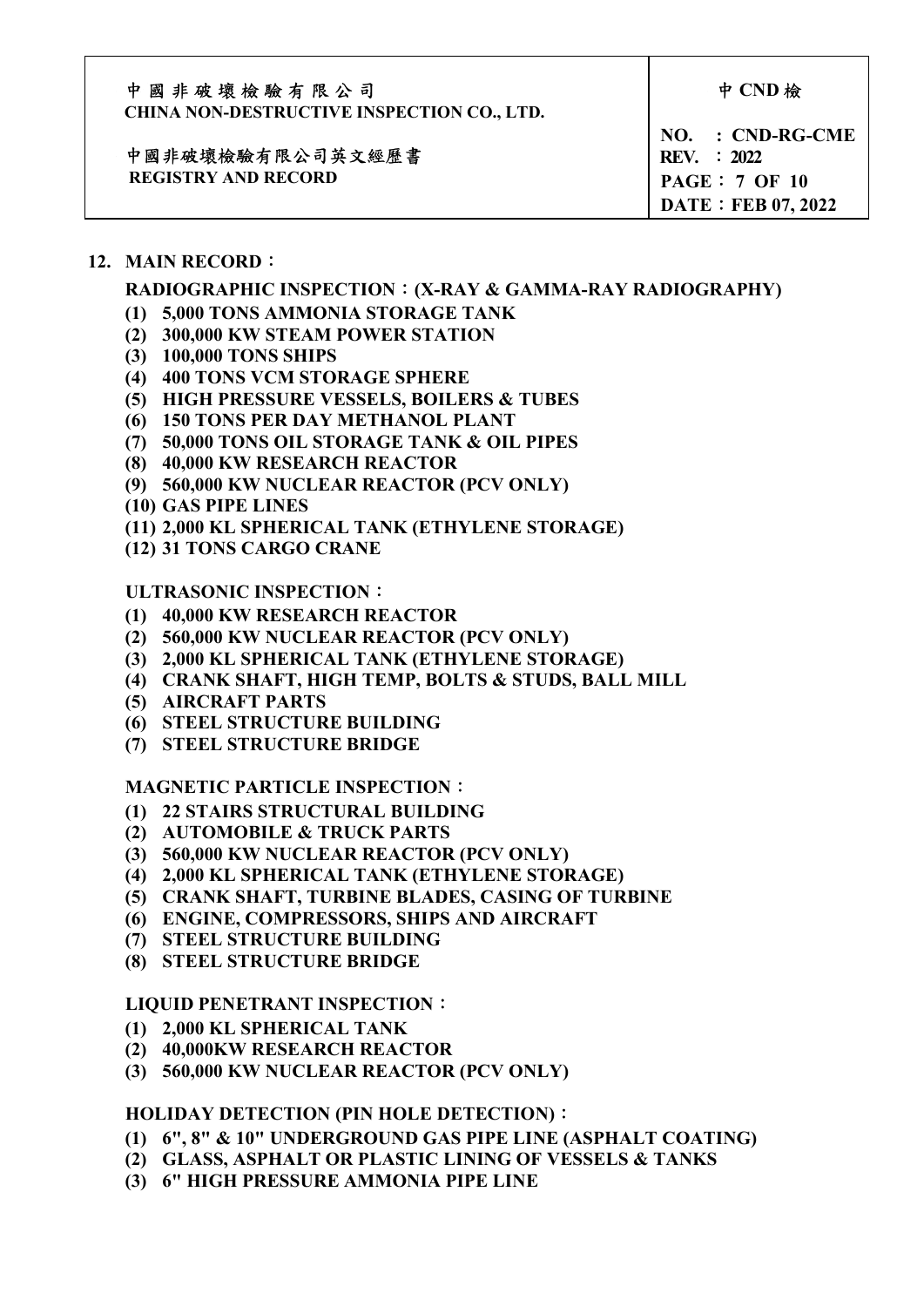| 中國非破壞檢驗有限公司<br><b>CHINA NON-DESTRUCTIVE INSPECTION CO., LTD.</b> | 中 CND 檢                                                                                        |
|------------------------------------------------------------------|------------------------------------------------------------------------------------------------|
| 中國非破壞檢驗有限公司英文經歷書<br><b>REGISTRY AND RECORD</b>                   | $NO. : CND-RG-CME$<br><b>REV.</b> : 2022<br><b>PAGE : 8 OF 10</b><br><b>DATE: FEB 07, 2022</b> |

#### 13. MAIN LOCAL CUSTOMERS:

#### PETROCHEMICAL PLANT:

ORIENTAL PETROCHEMICAL (TAIWAN) CO., LTD.

CHINESE PETROLEUM CORPORATION, KAOHSIUNG REFINING PLANT CHINESE PETROLEUM CORPORATION, LINYUAN REFINING PLANT CHINESE PETROLEUM CORPORATION, TA-LIN REFINING PLANT CHINESE PETROLEUM CORPORATION, TA-LIN-PU REFINING PLANT CHINESE PETROLEUM CORPORATION, TAOYUAN REFINING PLANT CHINESE PETROLEUM CORPORATION, NATURAL GAS PIPELINE DIVISION CHINESE PETROLEUM CORPORATION, STORAGE AND TRANSPORTATION CHINA PETROCHEMICAL DEVELOPMENT CORP. DU PONT TAIWAN LIMITED FORMOSA PETROCHEMICAL CORPORATION INVISTA Far Eastern Petrochemicals Ltd TAIWAN FERTILIZER CO., LTD. HSINCHU FACTORY TAIWAN FERTILIZER CO., LTD. MIAW-LI FACTORY

 CONSTRUCTION: CTCI CORPORATION FU TSU CONSTRUCTION CO., LTD. TAIWAN KUMAGAI CO.,LTD.

BRIGHTNESS ENGINEERING CONSULTANT CO., LTD. CHIEF CONSTRUCTION CORP. CHINA ENGINEERING CONSULTANTS, INC. CHUNG-LU CONSTRUCTION CO., LTD. INTERNATIONAL INSPECTION AND TESTING CORPORATION KAILAY ENGINEERING CO., LTD. LONG BANG CONSTRUCTION OCEANEERING INTERNATIONAL RUENTEX CONSTRUCTION & DEVELOPMENT CO., LTD. TONG LING CENERAL CONTRACTOR CO., LTD.

 STEEL MILLS: CHINA STEEL CORP. DRAGON STEEL CORPORATION

STEEL STRUCTURE FACTORY SING DA MARINE STRUCTURE CORPORATION (SDMS) CHINA STEEL STRUCTURE CO., LTD. CHUN YUAN STEEL INDUSTRY CO., LTD. EVERGREEN HEAVY INDUSTRIAL CORP. TUNG HO STEEL ENTERPRISE CORP.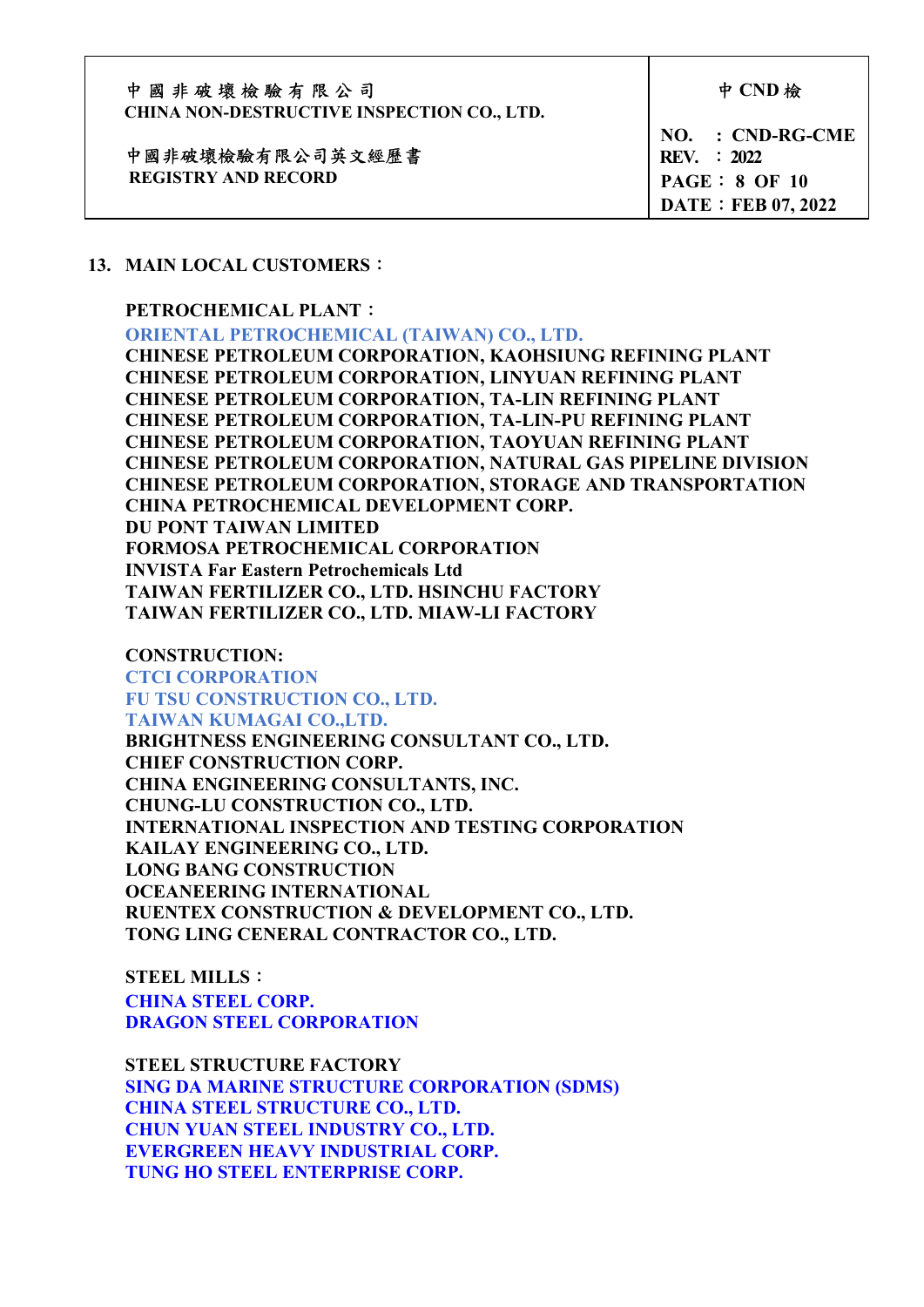| 中國非破壞檢驗有限公司<br><b>CHINA NON-DESTRUCTIVE INSPECTION CO., LTD.</b> | 中 CND 檢                           |
|------------------------------------------------------------------|-----------------------------------|
| 中國非破壞檢驗有限公司英文經歷書                                                 | $NO. : CND-RG-CME$<br>REV. : 2022 |
| <b>REGISTRY AND RECORD</b>                                       | PAGE: 9 OF 10                     |
|                                                                  | <b>DATE: FEB 07, 2022</b>         |

#### MACHINERY FACTORY CHENG CHEN MACHINERY CO., LTD.

TECO ELECTRIC & MACHINERY CO., LTD. CHUNG-HSIN ELECTRIC & MACHINERY MFG.CORP.

### SHIPYARD:

 CHINA SHIPBUILDING CORP. KAOHSIUNG SHIPYARD CHINA SHIPBUILDING CORP. KEELUNG SHIPYARD

#### POWER PLANT:

 GENERAL ELECTRIC GLOBAL SERVICES GMBH, TAIWAN BRANCH SING DA MARINE STRUCTURE COPORATION TAIWAN POWER CO., NUCLEAR POWER STATION TAIWAN POWER CO., LIN-KOU POWER PLANT TAIWAN POWER CO., TA-LIN POWER PLANT TAIWAN POWER CO., SHEN-AU POWER PLANT

 FIBER PLANT: CHANG CHUN PLASTICS CO., LTD. CHINA MAN-MADE FIBER CORP. FORMOSA CHEMICAL & FIBER CORP. LIAN YU INDUSTRIAL CO. ORIENTAL CHEMICAL FIBER CORP. PACIFIC ENTERPRISE LTD. SHINKONG SYNTHETIC FIBER CORP. TA MING NYLON CO.

 CEMENT PLANT: ASIA CEMENT CORP. CHU-TONG PLANT ASIA CEMENT CORP. HWA-LIEN PLANT CHIEN-TAI CEMENT CO.

 NATURAL GAS COMPANY: SHIN LUNG NATURAL GAS CO., LTD. SHIN SHIN NATURAL GAS CO., LTD.

 TRANSPORTATION: CHINA AIRLINES FAR EASTERN AIR TRANSPORT CORP. KAOHSIUNG RAPID TRANSIT CORP. TAIPEI RAPID TRANSIT CORP.